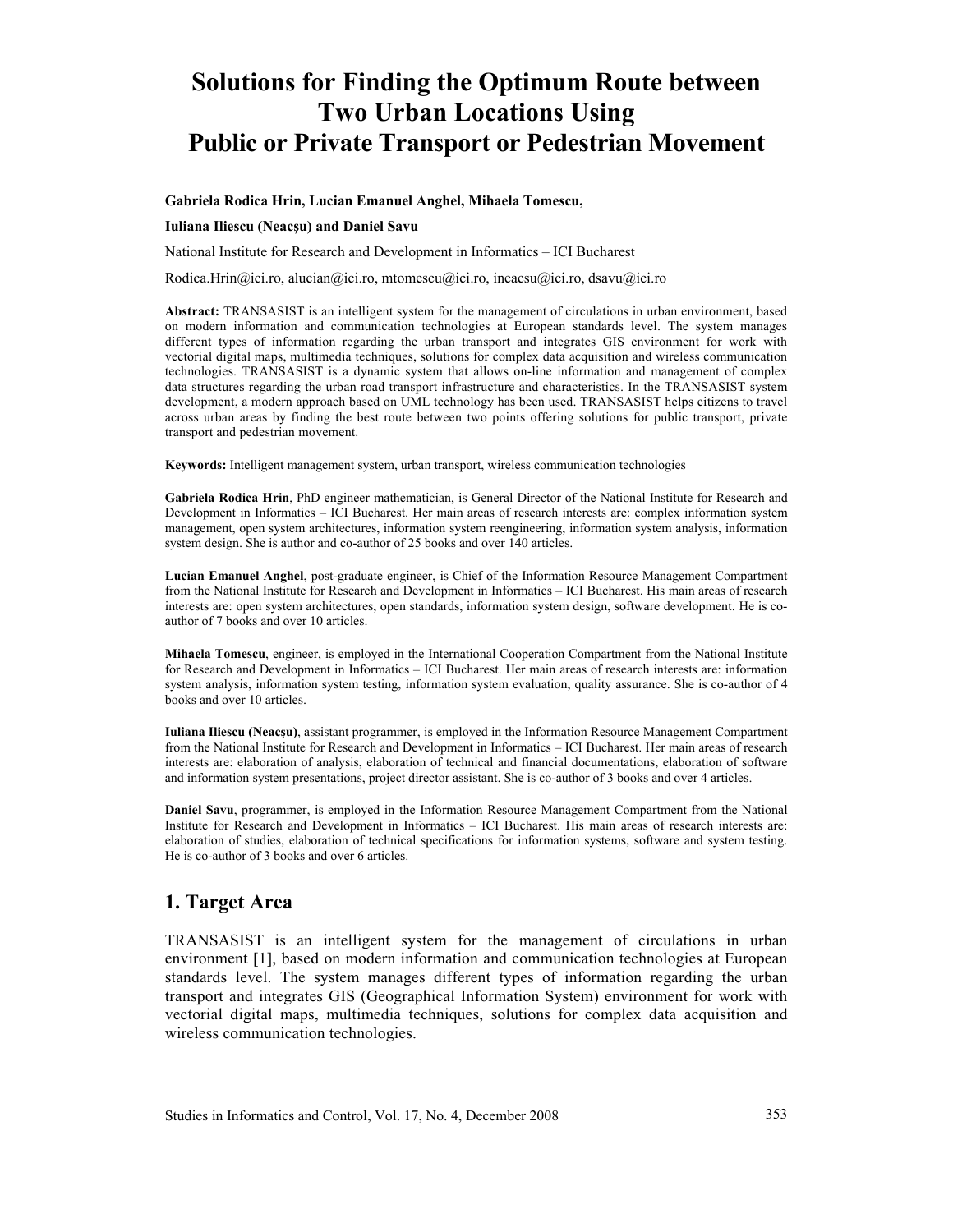The area addressed by TRANSASIST system is surface and underground urban public transport, urban private transport and circulation in a city as a pedestrian. In the TRANSASIST system development, a modern approach based on UML technology has been used [2].

# **2. General Characteristics**

TRANSASIST is a dynamic system that allows on-line information and management of complex data structures regarding the urban road transport infrastructure and characteristics.

TRANSASIST supports citizens in their travel into an urban locality to find the best route between two points offering solutions for public transport, private transport and pedestrian movement. Travellers have the possibility to obtain on-line information regarding the means of transport to be used and the duration of a travel, in the whole transport network of a locality.

The system allows determination of possible route(s) to a certain destination indicated through station name, street name (address, postal code), name of economic, social, touristic, artistic objective or a combination of these.

The system offers information, both in graphical form (routes on which circulation is performed) and in table form (streets from the route, streets on which circulation is performed, progression intervals on hourly schedules of a day, the first and last drive hour etc.), regarding the urban transport with public means of transport.

A journey may be planned by indicating the date when the travel will be performed and the hour of departure or arrival at a certain place or address.

The environment of representation of the route(s) offered by the system contains two types of graphical maps: raster maps and vectorial maps.

When vectorial maps are used, the system allows their personalization by choosing the colours for display background, map background or text displayed on map.

The system allows finding possible routes between two points from the urban transport network by using some predefined criteria:

- Travel only with a certain vehicle type;
- Circulation only with surface transport;
- Circulation only with underground transport;
- Multimodal circulation with different means of transport;
- Number of transfers between urban transport routes on the covered route;
- Degree of detail for the offered information.

The determined route transport segments are displayed in a window that allows visualization of the necessary data for a travel: departure station, recommended means of transport, necessary transfers, arrival station, number of stations to be covered, departure hour, arrival hour, estimated travel duration.

For circulation optimization there are suggested routes in which the connection between different transport segments is carried out through pedestrian movement.

TRANSASIST system offers information regarding circulation on the streets of a city between two points and by persons who ride private means of transport (car, motorcycle, bicycle etc.).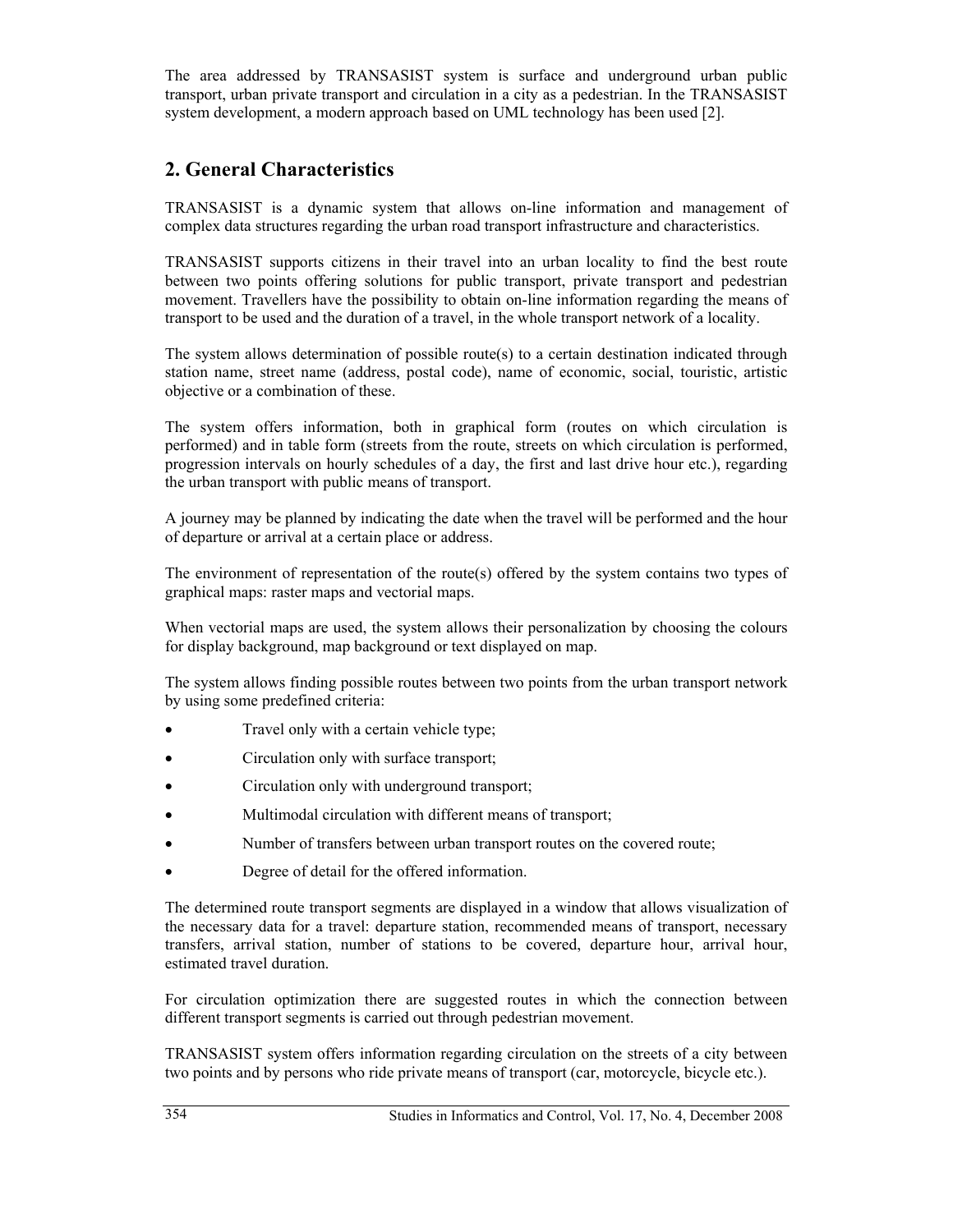In figure 1, it is underlined the mode of creating an urban public transport route between two points (departure point and arrival point) from public transport segments specific to different transport lines.

The route chosen for exemplification is formed by four transport segments pertaining to different surface and underground public transport lines.

The first segment includes a section from a tramway transport line, segment 2 is performed by trolleybus, segment 3 is covered by the metro and on the last segment to destination the circulation is carried out by bus.



**Figure 1.** Public transport area covered by TRANSASIST system.

#### **3. System Structure**

The TRANSASIST system functions [3] are structured on two levels. Level 1 refers the system function categories and level 2 underlines the component functions for each function category.

TRANSASIST system contains the following function categories:

- Information;
- Route determination in urban transport with public means of transport;
- Route determination in urban transport with private means of transport;
- Route determination for pedestrians;
- Information search and visualisation through the system user interface;
- Management of means of transport and transport lines;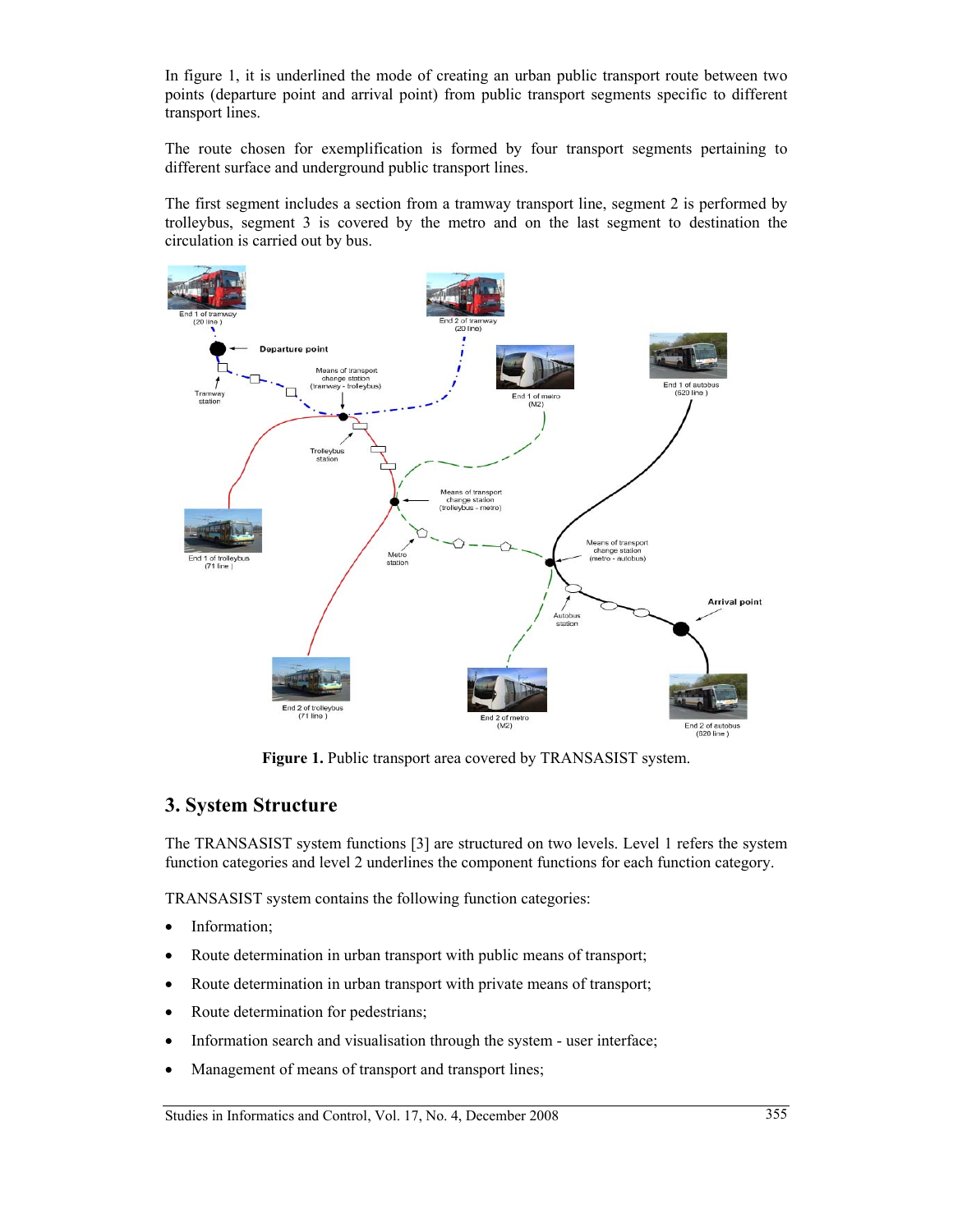- Information search and printing;
- Help.

The functions referring to urban public transport require the involvement of transport operators in providing updated data regarding the transport lines under their management.

# **4. System Functions**

The departure and arrival points may be of the following types:

- Public transport point;
- Street;
- Objective (economic, touristic, social, artistic).

The system functions for each category are presented in table 1.

| <b>Function category</b>                                                       | <b>Function</b>                                                                                                                                                                       |
|--------------------------------------------------------------------------------|---------------------------------------------------------------------------------------------------------------------------------------------------------------------------------------|
| Information                                                                    | Specification of departure and destination points for which<br>$\bullet$<br>information is required;                                                                                  |
|                                                                                | Visualisation of the route specific to each urban public<br>$\bullet$<br>transport line by information provision in text form and by<br>representation on a digital map.              |
| Route determination in urban                                                   | Specification of departure and destination points;<br>$\bullet$                                                                                                                       |
| transport with public means<br>of transport                                    | Determination of route to be covered with public means of<br>$\bullet$<br>urban transport between the specified departure point and<br>destination point;                             |
|                                                                                | Specification of segments to be covered on foot in the case in<br>$\bullet$<br>which there exist not 2 public means of urban transport<br>which can be chained;                       |
|                                                                                | Visualisation of the route that must be covered with public<br>$\bullet$<br>means of urban transport by information provision in text<br>form and by representation on a digital map. |
| Route determination in urban<br>transport with private means<br>of transport   | Specification of departure point and destination point;<br>$\bullet$                                                                                                                  |
|                                                                                | Determination of optimum route to be covered by private<br>$\bullet$<br>means of urban transport between the specified departure<br>point and destination point;                      |
|                                                                                | Visualisation of the route which must be covered by private<br>$\bullet$<br>means of urban transport by information provision in text<br>form and by representation on a digital map. |
| Route determination for<br>pedestrians                                         | Specification of departure point and destination point;<br>$\bullet$                                                                                                                  |
|                                                                                | Determination of optimum route to be covered by pedestrian<br>$\bullet$<br>transit between the specified departure and destination<br>points;                                         |
|                                                                                | Visualisation of the route that must be pedestrian covered by<br>$\bullet$<br>information provision in text form and by representation on a<br>digital map.                           |
| Information search and<br>visualisation through the<br>system - user interface | Visualization of information offered by the system at global<br>$\bullet$<br>level and detail level:                                                                                  |
|                                                                                | Personalization of the language of dialogue between user and<br>$\bullet$<br>system, the display background colour, the text colour, the                                              |

|  |  | Table 1. Public transport area supported by TRANSASIST system. |  |  |
|--|--|----------------------------------------------------------------|--|--|
|--|--|----------------------------------------------------------------|--|--|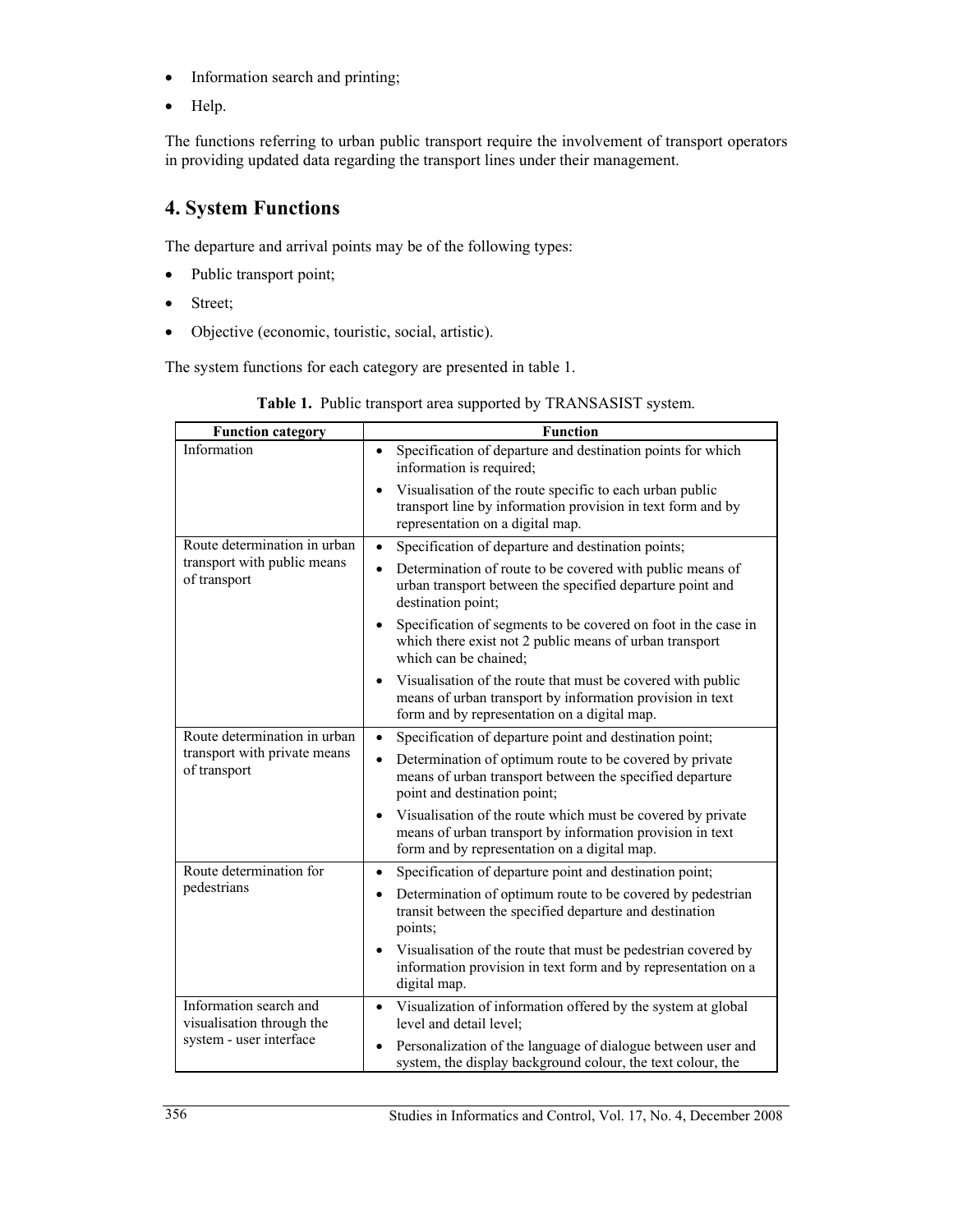| <b>Function category</b>                                | <b>Function</b>                                                                                   |
|---------------------------------------------------------|---------------------------------------------------------------------------------------------------|
|                                                         | background map colour;                                                                            |
|                                                         | Modification of map visualization scale (zoom).<br>$\bullet$                                      |
| Management of means of<br>transport and transport lines | Management of types of public means of urban transport;<br>٠                                      |
|                                                         | Management of urban public transport lines.<br>٠                                                  |
| Information search and<br>printing                      | Obtaining, on paper, of information regarding the urban<br>٠<br>transport.                        |
| Help                                                    | User assistance by providing information for guidance in<br>$\bullet$<br>TRANSASIST system usage. |

#### **5. Selection Criteria**

The principal selection criteria considered by the TRANSASIST system for information searching are the following:

- Type of the means of transport;
- Type of the desired transport:
	- o surface (road);
	- o underground (metro).
- Number of transfers between routes to perform;
- Degree of detail of the information offered to the user.

### **6. Managed Data Structures**

The conceptual model of data structures underlines the principal data managed by the system and the logical connections between them.

The data collections that have been identified based on requirements submitted by users and on system functions, related with their role within TRANSASIST system, have been structured in six data categories. Each data category contains a series of data entities which underlines the types of homogeneous data structures.

#### **6.1. Data categories**

The data categories managed by the TRANSASIST system regarding urban public transport are:

- Information regarding means of transport;
- Information regarding routes of transport lines;
- Information regarding transport schedules;
- Information regarding transport payment;
- Information regarding transport usage;
- Information regarding transport infrastructure and localization points.

#### **6.2. Data entities**

The principal data entities managed by the TRANSASIST system are the following:

• Types of means of transport;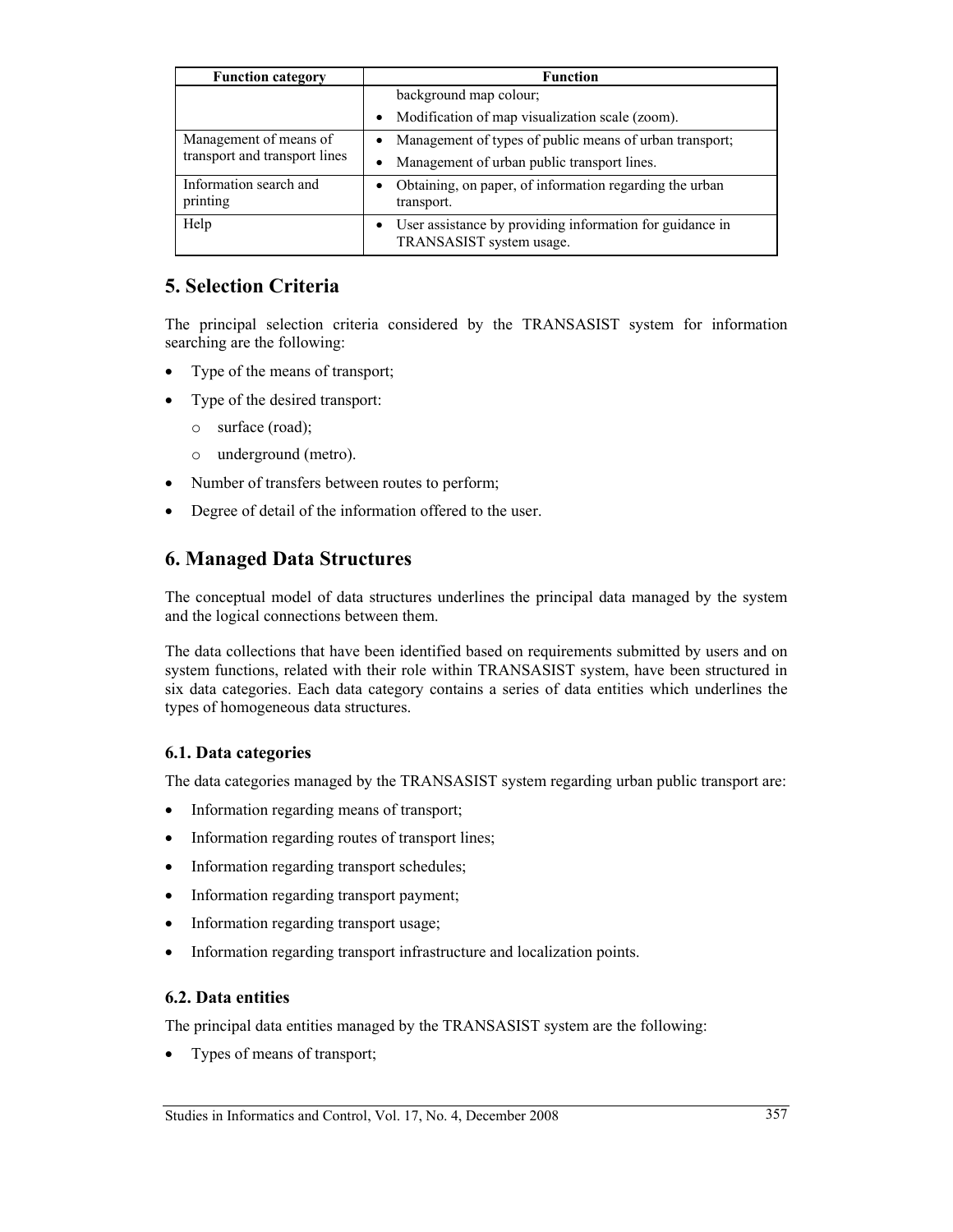- Lines of urban public transport with tramway;
- Lines of urban public transport with trolleybus;
- Lines of urban public transport with bus;
- Lines of urban public transport with microbus;
- Lines of urban public transport with metro;
- Station of boarding / un-boarding at transport line level;
- Transport schedules;
- Public transport operators;
- Private transport operators;
- Modes of payment;
- Tariff areas;
- Tariffs:
- Centres for travel document procurement;
- Documentation information regarding the travel document validity;
- Documentation information regarding the travel document usage mode;
- Fines;
- Centres for fine payment;
- Documentation information regarding the litigation performance mode;
- Streets included in urban area map;
- Economic, social, touristic, artistic objectives.

The conceptual model of TRANSASIST system data collections is presented in figure 2.

Some entities, considered relatively independent, have been grouped due to their homogeneous data structures. The respective groups of entities are:

- Transport lines;
- Transport operators;
- Digital map of the locality.

# **7. Technical architecture**

The principal technical components of TRANSASIST system are:

- Database;
- Administration server that manages the global data structures and the software components and assures the data updating;
- Mobile devices that select the data necessary for users' orientation and assist them in the circulation on public transport lines, with private means of transport or on foot.

The group of users involved in system usage are:

• TRANSASIST system monitoring centre;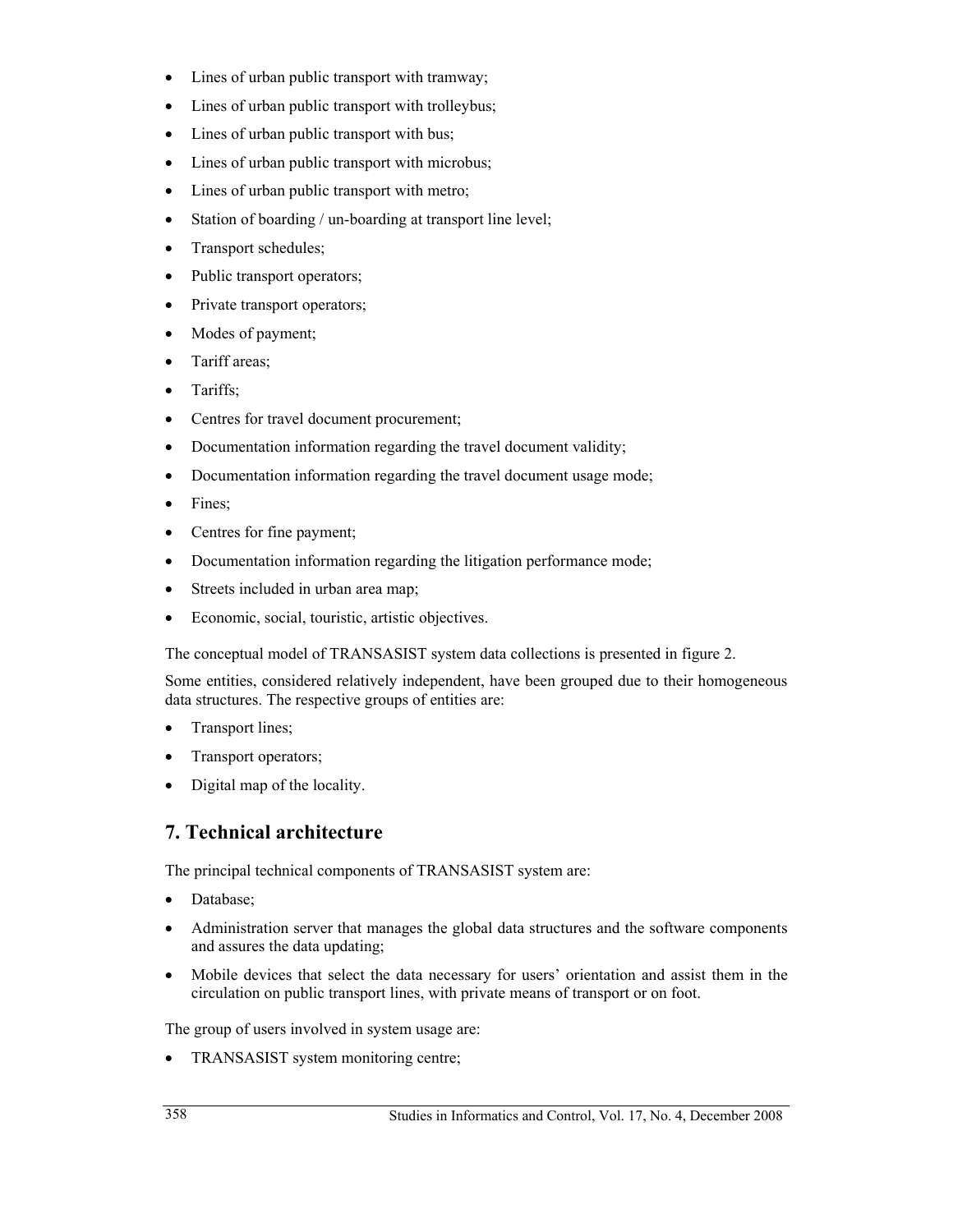• Persons or groups of persons moving in urban environment.

The TRANSASIST system technical architecture is presented in figure 3.



**Figure 2.** Conceptual model of data structures.